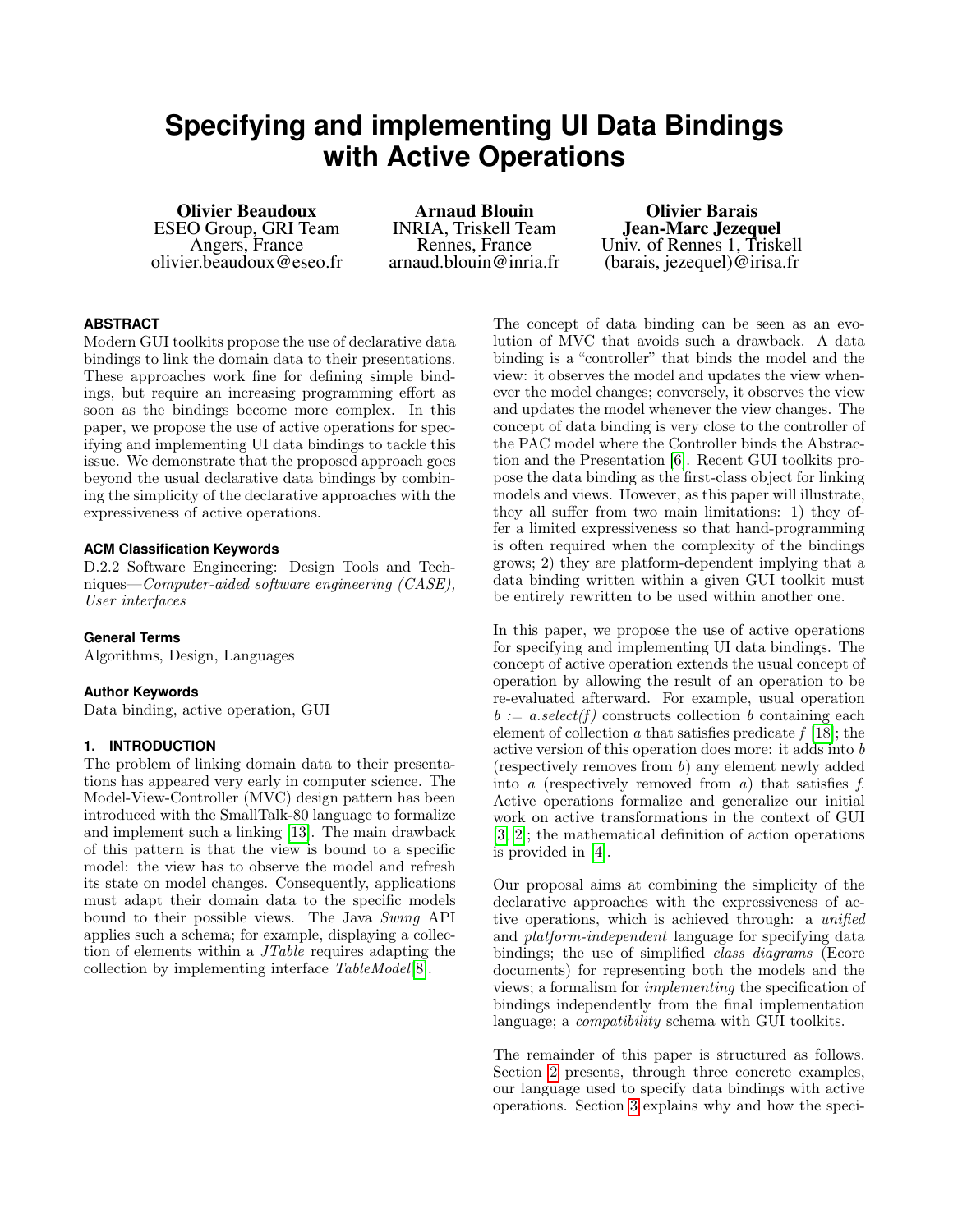fication of active operations must be translated before being implemented. Section [4](#page-4-0) focuses on the implementation and execution of active operations on GUI platforms. Section [5](#page-6-0) introduces works related to data binding. Section [6](#page-7-0) complements section [5](#page-6-0) by comparing our proposal with the declarative data bindings of three representative Rich Internet Application (RIA) toolkits. Section [7](#page-9-7) finally concludes on our work and its perspective.

### <span id="page-1-0"></span>**2. SPECIFYING ACTIVE OPERATIONS**

This section introduces active operations through three complementary examples. These examples have been carefully designed to illustrate the expressiveness of active operations for specifying various UI data bindings. They have also been motivated to illustrate the limitation of usual binding mechanisms (see section [6\)](#page-7-0).

The following specifications of active operations are expressed using our own domain specific language (DSL) that is close to the OCL language [\[18\]](#page-9-3).

### **2.1 Example 1 - A Simple XML Editor**

Figure [1](#page-1-1) gives the model of a simple XML editor. The left part represents a simplified XML document model; the right part represents the model of a tree widget; the middle part represents bindings between these two models.



<span id="page-1-1"></span>Figure 1. A Simple XML Editor

Binding D2T binds XML document d, instance of class Document, to tree widget t, instance of class Tree, as follows:

 $t. root := d. root . map(E2I)$ 

Expression  $c \cdot map(f)$  applies function f to each element e of collection c, and maintains a link (called a trace) between e and the element returned by  $f(e)$ . In the example, the root element of document d is bound to the root item of tree t through binding  $E2I$  defined as follows:

$$
\begin{array}{ll}\n\text{i. text} &:= \text{"<" + \text{e.name} + \text{">"} \\
\text{ii. children} &:= \\
\end{array}
$$

 $\alpha$  e. attributes .sortedBy(a | a.name).map(A2I) +

e. children .map(E2I)

The text of tree item  $i$  displays the *name* of element  $e$ surrounded by angle brackets. *Children* of item i result from concatenating attributes of element e sorted by their name and mapped to tree items (line 3), with children of element e recursively mapped to tree items (line 4). Finally, binding A2I displays the name and value of attribute a into tree item i:

i . text  $:=$  " $\mathbb{Q}$ " + a.name + "=" + a.value

All the previous bindings are unidirectional. The next example illustrates how active operations can be used to define bidirectional bindings.

### **2.2 Example 2 - A Directory Editor**

Figure [2](#page-1-2) gives the model of a directory editor. The left part represents a directory d of contacts; the right part represents the model of a list widget l; three textfields ff, lf, and pf, are used to respectively edit the first-name, last-name and phone number of the contact selected from the list widget l; finally, a fourth text-field tf is used to filter the content of the list so that a user can quickly find a contact within a large directory.



<span id="page-1-2"></span>Figure 2. A Directory Editor

Binding  $D2L$  binds list of contacts  $d$ , instance of class Directory, to list widget  $l$ , instance of class List. The binding has a second argument  $tf$ , instance of class TextField, used to filter the list:

```
1 \quad l . items : = d . contacts
```
- 2 . sortedBy(c  $\vert$  c.lastName + c.firstName)
- $\overline{a}$  . select (c | tf. text. is Empty() or

<sup>4</sup> c.lastName.startsWith( tf . text ))

 $5$  . map(C2I)

The list of contacts is first sorted (line 2); a simple string concatenation is here used to specify a sort on the last-Name and then on the firstName of the contacts. The resulting list is then filtered through the select operation (lines 3-4): if text-field  $tf$  is empty, all the contacts are selected; otherwise, only contacts whose last-name starts with the text-field content are selected. Each resulting contact  $c$  is then mapped to a list item  $i$  by calling binding  $C2I$  (line 5), which is defined as follows: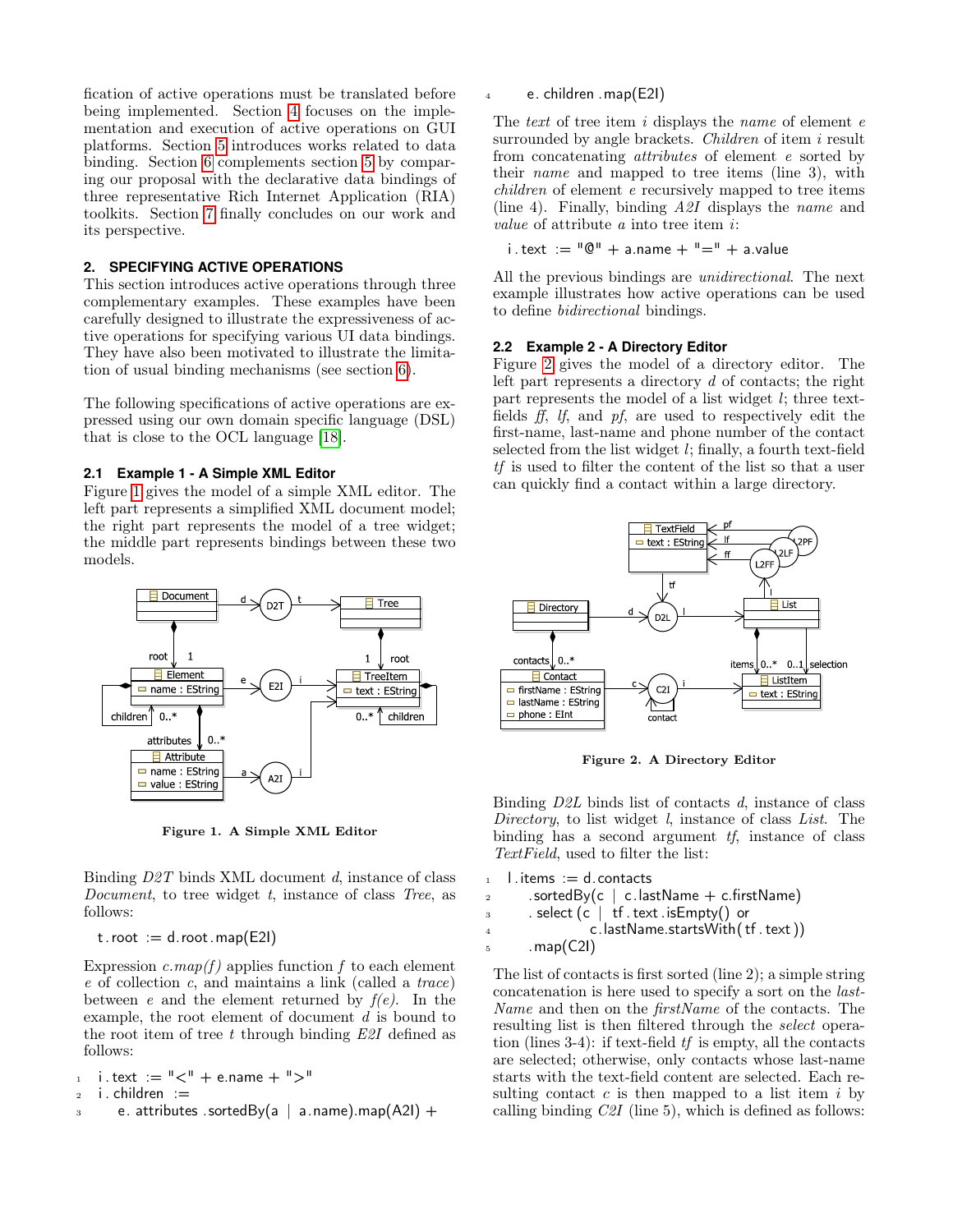

<span id="page-2-0"></span>Figure 3. An academic calendar

- $1$  i . text := c. firstName +  $"$  + c. lastName
- $2$  i.contact := c

This binding displays each contact in the list widget with their first and last names (line 1). A *trace* of binding C2I, represented by reverse arrow contact in figure [2,](#page-1-2) is then set (line 2).

Binding L2PF binds text-field pf used to edit the phone number to the selected item of the list  $l$ , as follows:

1 pf. text  $:= 1$ . selection . contact. phone. to String () 2 l. selection .contact.phone := pf. text. toInteger ()

The phone number of the selected contact is converted into a string displayed into text-field pf (line 1); conversely, the text of text-field pf is converted into an integer that represents the phone number of the selected contact (line 2). Text-field pf must be designed to restrict the editing to integers; this must be achieved at the GUI platform level, but not by the binding itself. Binding L2PF is bidirectional: if the user changes the selection, the text-field is automatically updated; conversely, if the user changes the text-field content, the phone number of the selected contact is automatically updated. Infinite loop on such a bidirectional binding is avoided by only notifying changes on new values: if the new value does not differ from the previous one, no notification is performed by the property setter method.

Only path assignments, along with an optional conversion, can be used in a bidirectional way [\[4\]](#page-9-6). If no conversion is required between two properties, the double use of operator  $:=$  defines a *bidirectional assignment* that can be shortened with the operator  $=$ , such as binding L2FF illustrates:

ff . text  $=$  l. selection . contact . firstName

Contrary to the previous binding, no conversion is required here. Binding  $L2LF$  is similar to  $L2FF$  for property lastName.

These bindings illustrate the bidirectionality feature of active operations; however, as within example 1, these bindings remain quite simple. The next example uses intensively active operations to achieve a complex binding.

### <span id="page-2-3"></span>**2.3 Example 3 - An Academic Calendar**

Figure [3](#page-2-0) gives the model of an academic calendar. The left part represents a simplified model of a weekly academic calendar; the right part represents the model of an HTML-like table widget; the middle part represents bindings between these two models.

Binding  $W2G$  binds week w, instance of class Week, to grid widget g, instance of class Grid. It maps days of week w to rows of grid g by calling binding  $D2R$ :

$$
g
$$
.rows := w.days-map(D2R)

Binding  $D2R$  binds day d to a grid row r, which consists of populating relation r.items from relation d.courses. Figure [4](#page-2-1) synthesizes the principle of binding  $D2R$  through a simple example: collection ts contains all the predefined time-slots of the calendar (for example, time-slot 0 corresponds to slot 9:05-9:55am); day  $d$  contains two courses  $\it a$  and  $\it b$  respectively located on time-slots 1 and 4. The resulting grid-items r.items of grid-row r must contain empty grid-items (noted  $i_{\emptyset}$ ) that represent the free time-slots, and non-empty griditems (noted  $i_a$  and  $i_b$ ) that represents courses a and b.



<span id="page-2-1"></span>Figure 4. Principle of binding D2R

The collection  $(i_a, i_b)$  is computed by mapping courses d.courses through binding C2I ①. The collection of free time-slots  $(0, 2, 3)$  is computed by subtracting d.courses.timeslot<sup>[1](#page-2-2)</sup> equals to  $(1, 4)$  2, from collection ts representing all defined time-slots  $(0.4)$  3. The collection of empty grid-items  $(i_{\emptyset}, i_{\emptyset}, i_{\emptyset})$  is computed by mapping collection of free time-slots with function GridItem.new  $\Phi$ . The two collections of grid-items are

<span id="page-2-2"></span><sup>&</sup>lt;sup>1</sup>Expression *d.courses.timeslot* is a path, which is a specific operation detailed in section [3.1.](#page-3-1)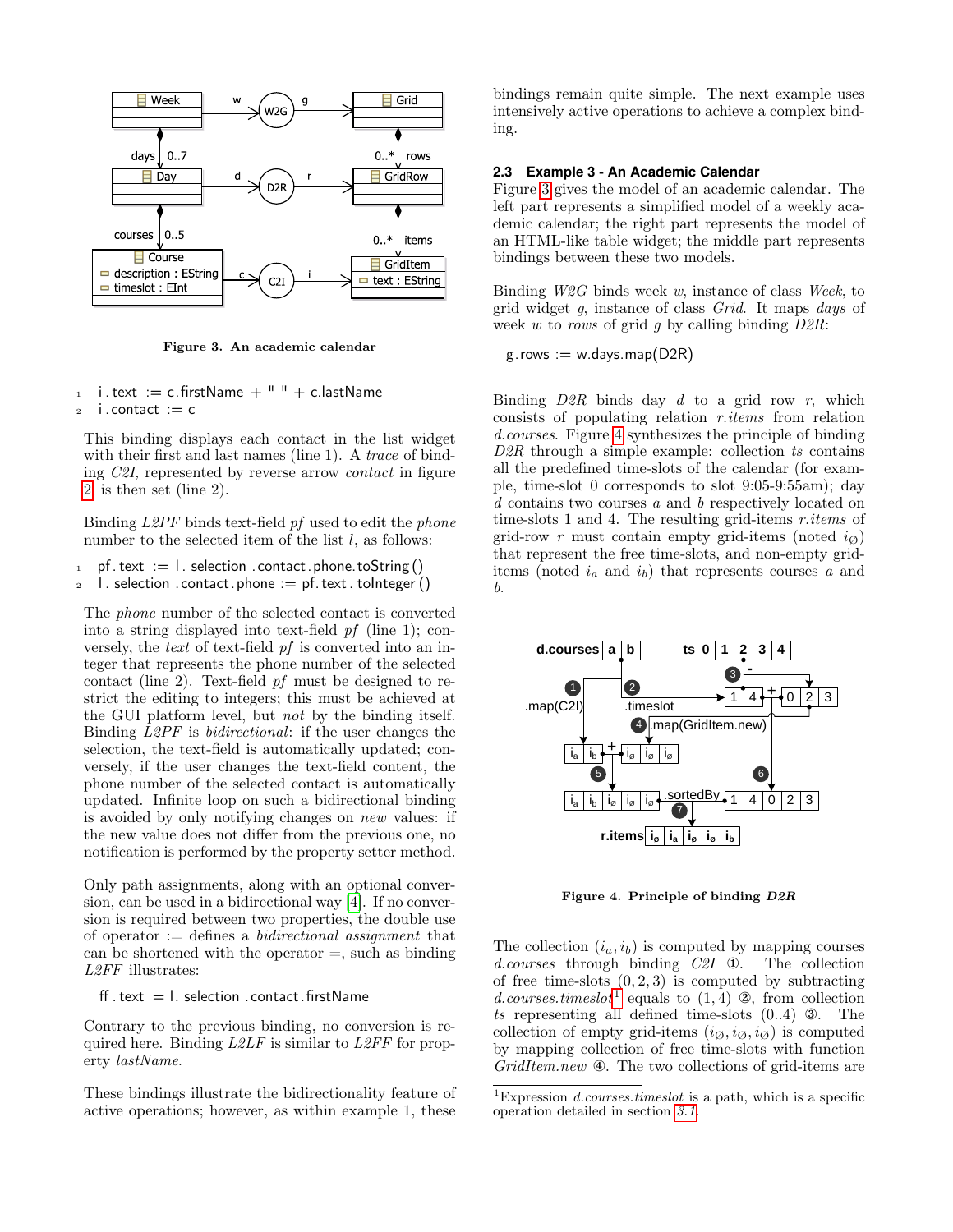then concatenated to form the collection of all griditems  $(i_a, i_b, i_{\emptyset}, i_{\emptyset}, i_{\emptyset})$  (5). Such a collection is however not ordered accordingly to time-slots. Since timeslot numbers represent positions, the "order collection"  $(1, 4, 0, 2, 3)$ , resulting from the concatenation of a and b time-slots and the free time-slots ⑥, is used to sort the grid-items  $\mathcal{D}$ : operation *sortedBy* sorts collection  $(i_a, i_b, i_{\emptyset}, i_{\emptyset}, i_{\emptyset})$  with order  $(1, 4, 0, 2, 3)$  that gives the position of each item after sorting.

The previous principle is quite complex due to the calendar model that does not divide a day into time-slots. However, this proposed model is a simplification of a calendar model that allows a time-slot to contain multiple courses and a course to span multiple time-slots. This simplified model has been designed to illustrate that active operations allow the definition of bindings between "something missing" (a time-slot without any course) to a UI object (an empty grid-item).

Binding D2R is specified with our DSL as follows, and illustrates the expressiveness of our DSL:

```
ts := seq(0 \text{ to } 4)courseTS := d.courses. timeslotfreeTS := ts - courseTSitems := d.courses . map(C2I) +
       freeTS.map(n | GridItem.new)
r.items := items.sortedBy(courseTS + freeTS)
```
Binding C2I finally binds the text of the not-empty  $grid$ -item  $i$  to the description of its corresponding course c, as follows:

 $i. \text{text} := c.$  description

### <span id="page-3-0"></span>**3. TRANSLATING ACTIVE OPERATIONS**

The previous section focuses on the specifications of bindings. However, as this section will illustrate, these specifications cannot be executed on a target platform as is: they must be translated into an active implementation. Such a translation uses again our own DSL by introducing new specific operations, thus making the translation process independent from the final implementation language and platform (see section [4\)](#page-4-0). Moreover, some of the new operations motivated by the translation might be useful at the specification level, such as example 3 illustrates through its use of opera-tion sortedBy (see section [2.3\)](#page-2-3).

### <span id="page-3-1"></span>**3.1 Paths**

Paths extend the dotted notation of OOP so that the dot symbol can be applied more than once on collections [\[18\]](#page-9-3). For example, expression *d.contacts.firstName* represents a path that returns a flattened collection, as the OCL operation collect does [\[18\]](#page-9-3), containing the firstname of all contacts of directory d. The dedicated operation path must be used for implementing path on collections on top of an OOP language; in binding L2FF of example 2, expression:

ff. text  $=$  l. selection . contact. firstName

must be translated into:

```
\text{ff} . text = l. selection
   .path(s | s.contact).path(c | c.firstName)
```
### **3.2 Observability**

Usual loops can be used to implement usual operations on collections. For example, expression  $b := a$ .collect(f) computes collection b by converting each element e of collection a into element  $f(e)$  within collection b; operation collect is easy to implement using a loop, as follows:

 $a.each(e, i | b.add(f(e), i))$ 

The previous code states that each element e at position  $i$  within collection  $a$  must be converted to the corresponding element  $f(e)$  at the same position i within b.

Making an operation active, such as operation collect, requires the observability of collections: an observable collection is a collection from which additions and removals can be observed [\[1,](#page-9-8) [9\]](#page-9-9). We have proposed in [\[4\]](#page-9-6) to extend usual loops with active loops that manage collection observability and allow implementing active operations as usual loops do for implementing the usual operations. For example, the previous usual loop that implements operation collect can be easily translated to the following active loop:

```
1 a.eachAdded(e, i \mid b.add(f(e), i))2 a.eachRemoved(e, i \mid b.remove(i))
```
This code states that: each element e newly added into a results in adding the converted element  $f(e)$  into b (line 1); each element  $e \ newly$  removed from position  $i$ within collection a results in removing the corresponding element from b (line 2).

Such a translation process from usual loops to active loops works fine for operations collect, map and path. However, it must be augmented for operations select and sortedBy, as explained in the next section.

#### **3.3 Selection and sort**

The following expression:

minors := persons. select (p | p.age  $<$  18)

computes collection minors that contains persons p under 18. The active loop of such a select operation can be easily translated from a usual loop. This loop works fine whenever a person is added or removed from collection persons; however, it fails whenever the age of a person goes above 18: this last change is not captured by the active loop. We thus propose to reify predicate function f involved in expression c.select(f) into a predicate collection represented as a sequence of booleans. The predicate collection related to the previous example is defined by the following expression:

```
persons.path(a | a.age).predicate (a | a < 18)
```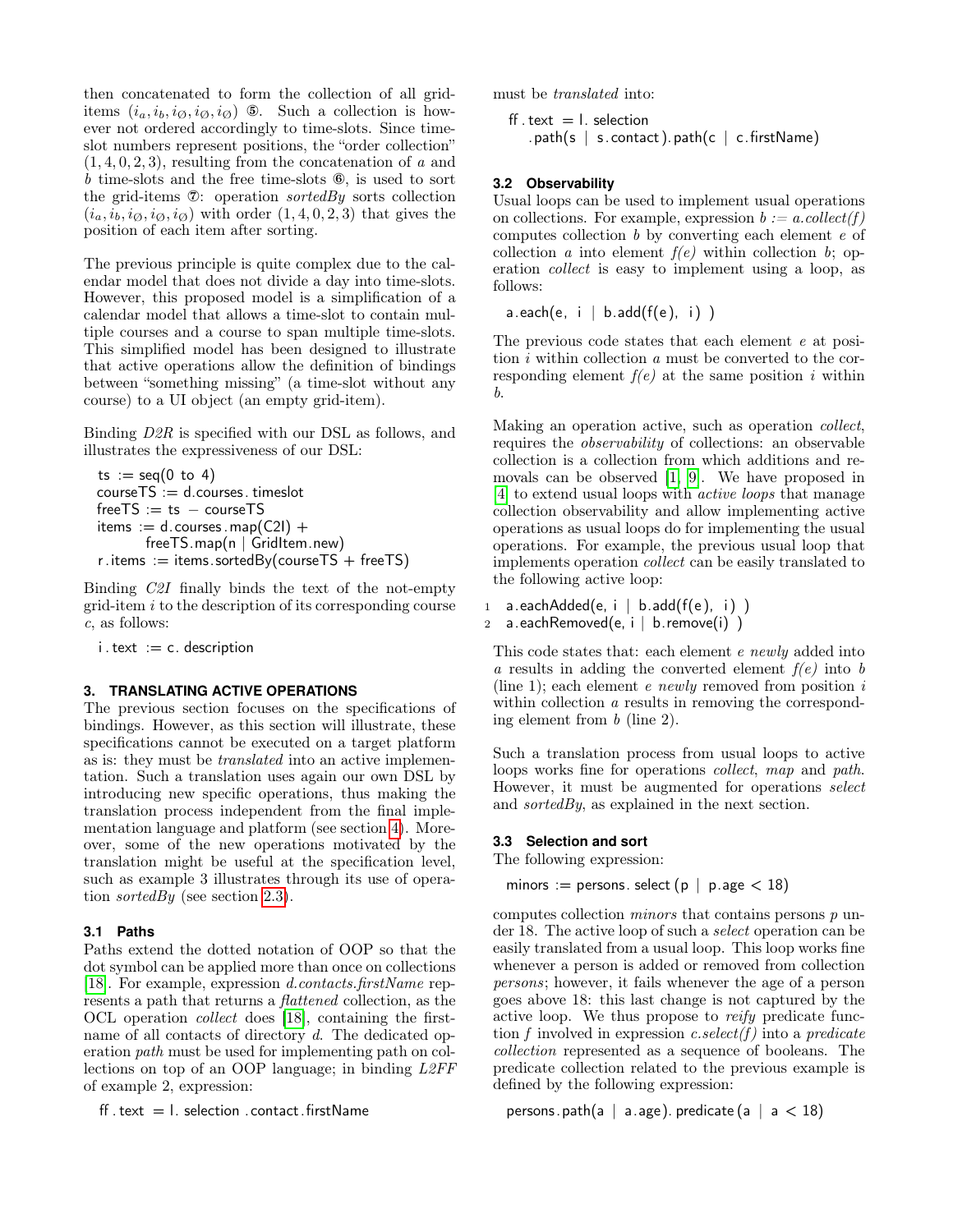If persons contains three people with ages 16, 42 and 12, this expression returns predicate collection true, false, true. By overriding operation select, the previous example should be translated into:

```
minors := persons. select (persons.path(a | a.age).predicate (a | a < 18)
)
```
The same problem arises with operation *sortedBy*. For example, binding E2I of example 1 sorts attributes of element e by their name:

```
e. attributes .sortedBy(a \mid a.name)
```
If an attribute a is added or removed from e.attributes, the active loop updates correctly the resulting collection. However, any change to a.name is not captured by the active loop. We thus propose to reify the order function f involved in expression c.sortedBy(f) into an order collection represented as a sequence of integers. In the previous example, the order collection is defined by the following expression:

```
e. attributes .path(a | a.name).ascendingOrder()
```
If element e defines three attributes named "first", "second" and "last", the previous expression returns order collection  $\{0, 2, 1\}$  that gives the position of names after the sort. By *overriding* operation *sortedBy*, the previous example should be translated into:

```
e. attributes .sortedBy(
   e. attributes .path(a \mid a.name).ascendingOrder())
```
Order collections are also useful for solving various ordering problems, independently from the translation phase. For example, they have been used in the specification of binding D2R to bind courses and free timeslots with grid-items (see section [2.3\)](#page-2-3).

# **3.4 Tuples**

Anonymous functions  $f$  involved in active operations, such as  $b := a.\text{select}(f)$ , may require more than one argument. For example, binding D2L includes a selection based on two arguments  $tf$  and  $c$ :

```
d.contacts.select (c
   tf . text .isEmpty() or
    c.lastName.startsWith( tf . text )
)
```
The reified version of this *select* operation uses a tuple from which a predicate operation is performed, as follows:

```
d.contacts . select (
   (d.\text{ contacts.} lastName, tf. text). predicate (n, t \midt.isEmpty() or n. startsWith (t)
    )
)
```
By doing so, the predicate collection is updated whenever d.contacts.lastName or tf.text changes. Tuples can thus be used for extending the initial scope of operation select to multiple arguments; a similar extension can be applied to other active operations, such as operation  $collect<sup>2</sup>$  $collect<sup>2</sup>$  $collect<sup>2</sup>$ .

## <span id="page-4-0"></span>**4. IMPLEMENTING ACTIVE OPERATIONS**

The previous section explains the translation of binding specifications to their active implementation, independently from the target GUI platform. This section explains how to make the final implementation compatible with a given GUI platform so that its widgets can be reused. It gives theoretical and experimental results regarding performances of the final implementation.

### <span id="page-4-4"></span>**4.1 Implementing Active Operations on a GUI Toolkit**

In order to evaluate the use of active operations for UI data binding, we have implemented active operations on top of the Flex GUI platform [\[12\]](#page-9-10). Flex has been chosen for its own internal binding mechanism, its rich set of widgets, and its ability to pass anonymous functions as function arguments. All the three examples presented in this paper have been implemented with the resulting ActiveFlex project; more details about the Flex imple-mentation can be found within the project.<sup>[3](#page-4-2)</sup>.

Figure [5](#page-4-3) gives an overview of our ActiveFlex model that extends Flex classes with active operation capabilities.



<span id="page-4-3"></span>Figure 5. ActiveFlex model

The Flex API defines a built-in data binding mechanism accessible through classes ArrayCollection and Object. An ArrayCollection represents an observable and ordered collection of elements; it is bound to a source Array that holds the elements. Array collections can be bound to Flex widgets displaying collections to users, such as widget List. Consequently, our class  $ActiveAr$ ray inherits from this Flex ArrayCollection class so that instances of ActiveArray returned by active operations can be bound to such Flex widgets. Class Predicate defines predicate collections and adds usual boolean operations to class ArrayCollection; class Order defines or-

<span id="page-4-2"></span><span id="page-4-1"></span><sup>2</sup>Such an extension is however out of the scope of this paper.  $3$ ActiveFlex is available under GPL license at  $http://gri.$ [eseo. fr/ software/ activeflex. html](http://gri.eseo.fr/software/activeflex.html) .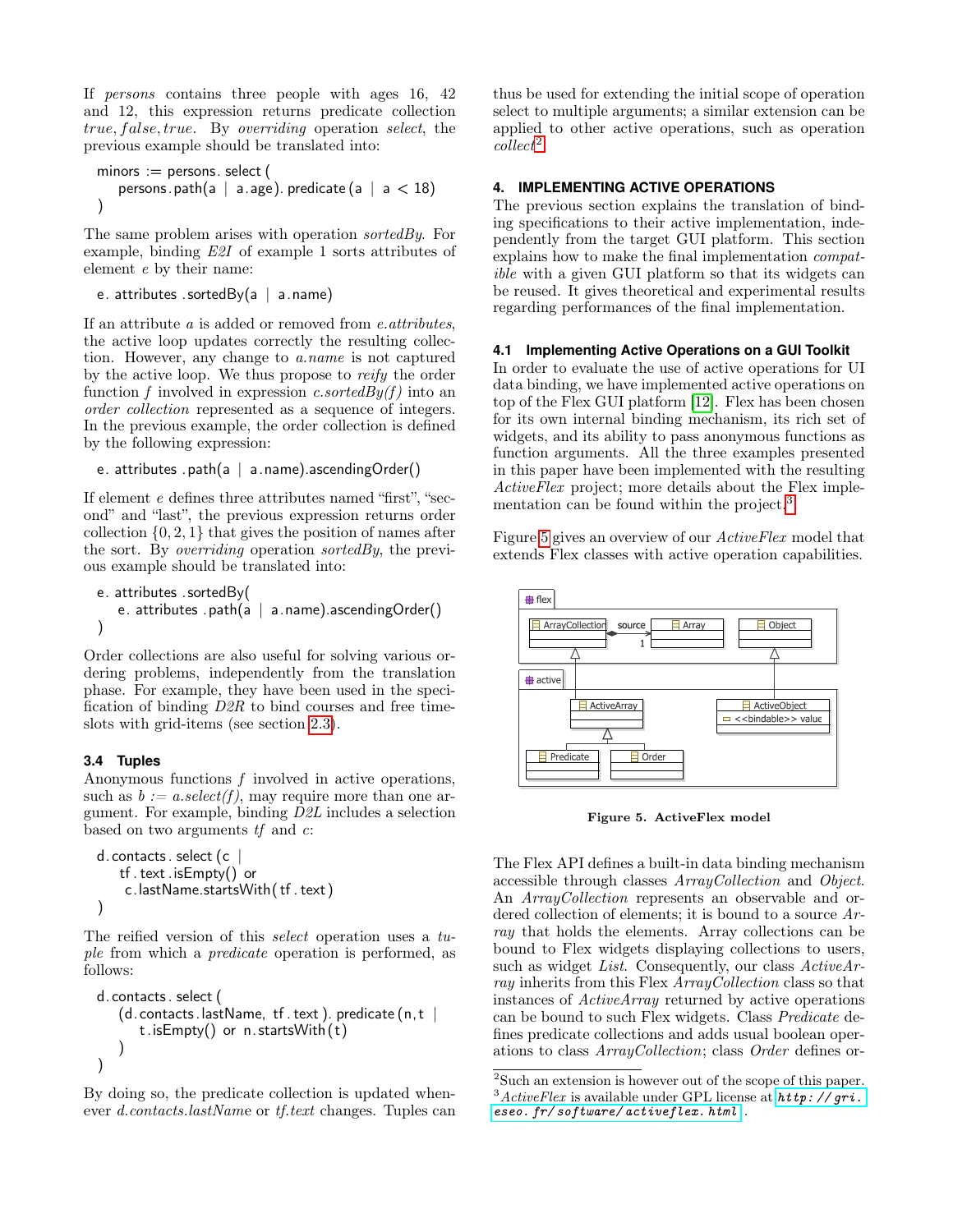der collections by providing operation and that allows sorting on multiple criteria.

Any class derived from the Flex class Object can mark any of its attribute as bindable: by doing so, the bindable attribute can be bound to Flex widgets displaying simple values, such as a text-field or a check-box. Our class ActiveObject thus defines its content through attribute value that is marked as bindable so that any active object can be bound to such Flex widgets.

The following MXML code<sup>[4](#page-5-0)</sup> illustrates how simple the binding of the *TreeItem* of example 1 to a Flex  $mx:Tree$ widget is:

<mx:Tree dataProvider="{tree.root}" ... />

Object tree is an instance of our class Tree. The mx:Tree is bound to the tree.root, which is an instance of our TreeItem class; the mx:Tree then uses internally: the children property to recursively construct the tree content, and the bindable property label to display the content of each tree item. Any Flex widget can be bound to an instance of our classes ActiveArray or ActiveObject similarly.

Such a scheme can be applied to any RIA toolkit that proposes a declarative data binding mechanism, such as with WPF/Silverlight [\[16\]](#page-9-11) or JavaFX [\[10\]](#page-9-12). Toolkits without data binding capabilities require more coding effort. For example, the use of active operations on top of the Swing toolkit requires implementing Java interfaces such as TableModel, TreeModel or Document within active collection and/or object classes.

### **4.2 Theoretical Complexities**

Table [1](#page-5-1) summarizes the best-case  $(C_{min})$ , average-case  $(C_{av})$  and worst-case  $(C_{max})$  complexities of active operations (see [\[4\]](#page-9-6) for more details on computation of these complexities).

|              |                  | $C_{min}$ |                    | $C_{av}$         |                   | $C_{max}$        |  |
|--------------|------------------|-----------|--------------------|------------------|-------------------|------------------|--|
| Operation    | T                |           |                    |                  |                   |                  |  |
| collect      | $\boldsymbol{n}$ |           |                    | $\boldsymbol{n}$ |                   |                  |  |
| path         | $\, n$           |           | $\boldsymbol{n}$   |                  |                   |                  |  |
| select       | $\, n$           |           |                    | $\boldsymbol{n}$ |                   |                  |  |
| predicate    | $\boldsymbol{n}$ |           | $\boldsymbol{n}$   |                  |                   |                  |  |
| not, and, or | $\, n$           | 1         | $\boldsymbol{n}$   |                  |                   |                  |  |
| sortedBy     | $\, n$           |           |                    | $\boldsymbol{n}$ |                   |                  |  |
| asc.Order    | $\boldsymbol{n}$ | 1         | $n.log_2 n \mid n$ |                  | $\mid n^2 \mid$   | $\boldsymbol{n}$ |  |
| and          | $\it{n}$         |           |                    | $\boldsymbol{n}$ |                   |                  |  |
| union        | $\, n$           |           |                    | $\boldsymbol{n}$ |                   |                  |  |
| difference   | $\it{n}$         |           | $\frac{n^2}{n^2}$  | $\boldsymbol{n}$ | $\frac{n^2}{n^2}$ | $\boldsymbol{n}$ |  |
| intersection | $\it{n}$         |           |                    | $\boldsymbol{n}$ |                   | $\boldsymbol{n}$ |  |

<span id="page-5-1"></span>Table 1. Complexities of active operations

Columns labeled "I" give complexities for the initial construction of the operation result; columns labeled " $+$ "

(respectively "-") give complexities for updating the result when an addition (respectively a removal) occurs on the source collection. Initial constructions mainly cost a linear time since they globally use elementary operation add in the best-case (*i.e.* append); subsequent mutations also cost a linear time due the required shifting. These results only vary for sorting that requires two loops, and for difference/intersection that must check the presence with operation contains which costs a linear time.

The previous complexities are asymptotic. However, the translation cost representing the amount of time and memory used by the intermediate operations that appear during the translation (see section [3\)](#page-3-0) should be also taken into account. For example, expression:

c. select  $(e | f1(e.p1)$  and  $f2(e.p2))$ 

must be translated into expression:

c. select  $(c.path(e|e.p1)$ . predicate  $(f1)$  and c.path(e|e.p2). predicate  $(f2)$ )

This last expression includes 2 paths  $(n_{pa} = 2)$ , 2 predicates ( $n_{pr} = 2$ ), plus 1 boolean expression  $(n_{pr}-1)$ , and thus costs 5 intermediate active collections and operations. A similar principle can be applied to operation sortedBy that can be based on multiple criteria  $(n_{cr})$ . Table [2](#page-5-2) synthesizes such a cost.

| Operation            | Translation cost               |
|----------------------|--------------------------------|
| union, diff., inter. |                                |
| collect              |                                |
| path                 |                                |
| select               | $n_{pa} + 2 \times n_{pr} - 1$ |
| sortedBy             | $n_{pa}+2\times n_{cr} - 1$    |

<span id="page-5-2"></span>Table 2. Translation cost

The previous complexities of individual operations can be used to compute complexities of an overall binding. Let us consider the binding defined by example 1 (the XML editor) for a source XML document with a depth d, a number of child elements per element  $n_e$ , and a number of attributes per element  $n_a$ , both common to all elements. For simplification purpose, we consider that  $n_e = n_a = n$ . Document thus counts  $N_e = \frac{n^d - 1}{n-1}$  elements, and  $N_a = n \times N_e$  attributes; the tree widgets counts  $N_i = N_a + N_e$  items. By considering that  $N = n^d \gg 1$ , we have:  $N_e \simeq n^{d-1} = N/n$  and  $N_a \simeq N_i \simeq n^d = N$ . Number  $N = n^d$  thus represents the overall and approximate number of both document nodes and tree items, while  $n$  represents the cardinality of each relation. The worst-case complexity of the associated binding is given by the complexity of the sort that binding  $D2R$  performs, and thus costs  $\mathcal{O}(n^2)$ . The initial construction of the tree widget requires  $N_e$ sort operations, and thus costs  $C_{init} = N_e \times \mathcal{O}(n^2)$ , *i.e.*  $C_{init} = \mathcal{O}(N \times n)$ . Mutations cost a linear time for all operations within the binding, *i.e.*  $C_{update} = \mathcal{O}(n)$ .

<span id="page-5-0"></span><sup>&</sup>lt;sup>4</sup>MXML is the Flex XML dialect used to specify user interfaces.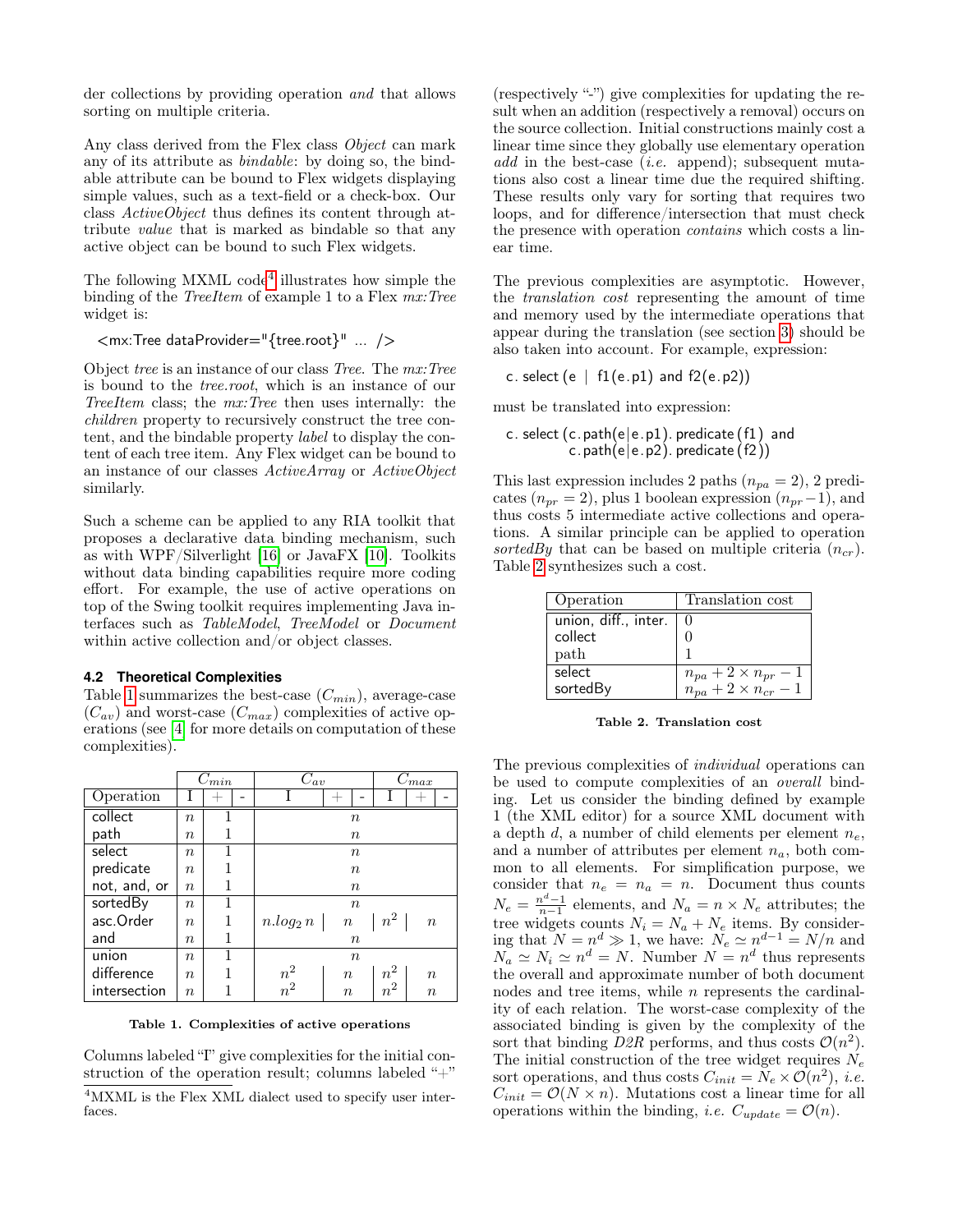The ratio N between these two complexities well illustrates the interest in making active binding operations, rather than recomputing all the resulting tree widget content. The next section illustrates that our experimental results match these theoretical ones.

#### **4.3 Experimental results**

Our experimental measurements focus on two objectives: verifying that our theoretical complexities match the measured performance; comparing the cost of active operations with the cost of widget rendering. They have been performed on a PC running Windows XP on top of an Intel Pentium  $1.8 \text{ GHz} + 1 \text{ GB RAM}$  and an ATI FireGL 128 MB. Figure [6](#page-6-1) gives the performance of initial construction of the tree widget for the XML document defined in the previous section with depth 3  $(N = n<sup>3</sup>)$ . Axis x represents number n, and axis y gives time performance in  $ms$ .



<span id="page-6-1"></span>Figure 6. Construction performance

"Tree (quicksort)" tends to  $0, 18 \times N \times log_2 n$ ; the ex-The five curves represent respectively: the XML document construction (curve "Doc.") that includes the creation of instances of classes Document, Element and Attribute, and the establishment of their relation; the "passive" data binding (curve "Passive") that represents the usual operations that can be used (only) for the initial construction; the tree construction (curve "Tree (naive)") that represents the binding uses to build the target instances of class Tree and TreeItem with active operations; the tree construction that uses a quicksortbased algorithm (curve "Tree (quicksort)") instead of a naive one (previous curve); finally, the tree widget rendering (curve "mx:Tree") performed by the Flex engine to display the graphical content of the widget. Curve "Doc" tends to  $0, 25 \times N$ , thus illustrating that the document construction is linear. Curve "Tree (naive)" gives the performance of the bindings in the worst-case since it uses a naive implementation of the sort that costs  $\mathcal{O}(n^2)$ ; it tends to  $0,052 \times N \times n$ , thus matching the expected theoretical result. Curve pected logarithmic dimming effect appears for a significant value of  $n$  (here around 14). Curve "Passive" tends to  $0.028 \times N \times n$ , which is around half the curve "Tree (naive)": this illustrates that the translation cost is around 1, as expected (one intermediate order collection is here required). Finally, curve "mx:Tree" tends to

 $0, 6 \times N \times n^2$ , which probably results from the traversing required for computing location  $y$  of each treeitem i. This location may be recursively computed by summing heights  $h$  of the previous-sibling items of  $i$ :  $y(i) = \sum_j h(i.sibling[j]);$  in turn, computing the height of a node consists of summing the height of its children:  $h(i) = \sum_j h(i.children[j])$ . The overall layout includes  $N$  computation of  $y$ , so that the complexity tends to  $N \times n^2$ .

This experimentation illustrates that complexity of data bindings can often be neglected regarding the complexity of rendering complex graphics, such as a tree. Simpler widgets, such as a list widget, can however require complexity comparable to the one of the associated binding. Experiments performed on example 2 with a large list of contacts confirms this point: because the binding performs a sort, displaying the list can become faster than performing the binding, but for a large number of list items (around 10.000 in our experimentation).

Figure [7](#page-6-2) gives the performance of the addition of an attribute; performance of its removal is very close to this curve, and is thus not shown in the figure. In both cases, updating the document (curve "Doc.") takes a constant and negligible time; data binding takes a linear time  $t(ms) = 0,015 \times n$ , as expected (curve "Tree"); the Flex tree widget does not have to compute new y locations: this rather consists of applying a vertical offset in the display buffer, which requires a constant time around 150 ms (curve "mx:Tree").



<span id="page-6-2"></span>Figure 7. Addition performance

These performances illustrate that the time required to refresh a drawing is often bigger than the time for computing a binding. In the previous example, the update time for the Flex tree and the active operations become equal when *n* reaches  $150/0,015 = 10.000$ , which represents a really huge XML document  $(10^{12} \text{nodes for a})$ depth of 3).

#### <span id="page-6-0"></span>**5. RELATED WORKS**

Constraint systems have been widely used for defining data bindings in the context of GUI. The Garnet toolbox proposes the use of "formula", expressed in Lisp, to bind an object value to other object values: the for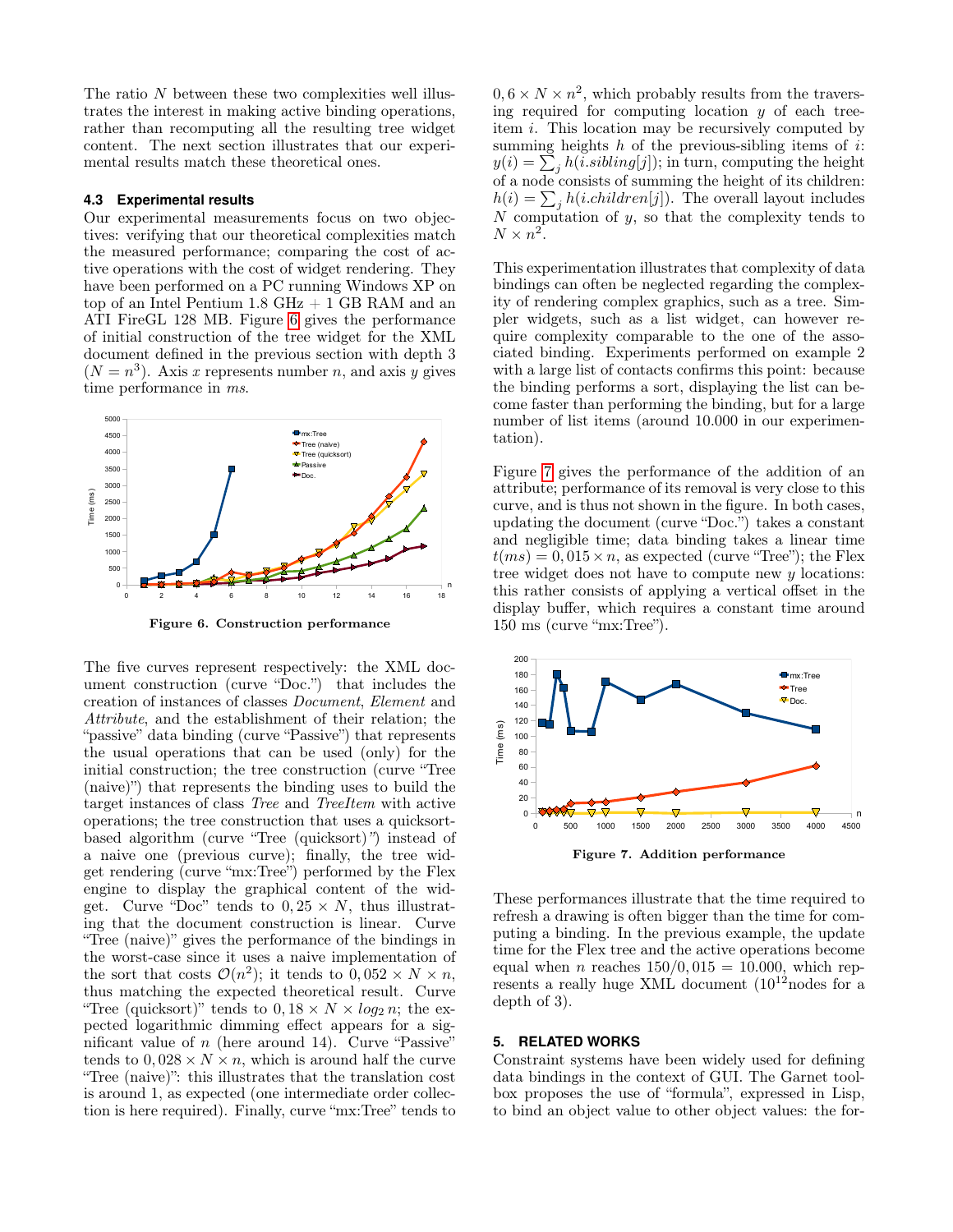mula is reevaluated whenever the values within the formula change, like in spreadsheets [\[14\]](#page-9-13). The Rendezvous architecture defines the concept of "active value": an active value is a variable used as en entry point to constraint definitions (also expressed in Lisp); when the value changes, the constraint is reevaluated to reflect the change [\[11\]](#page-9-14). Similarly, but within a  $C++$  infrastructure, the Amulet environment allows the definition of constraint through "formula" that bind object values [\[15\]](#page-9-15). However, all these constraint-based systems are limited to the binding of object values: they do not address the binding of collections, and are thus limited to simple widgets such as text-field or combo-box.

The JFace toolkit defines interfaces IObservableValue and IObservableCollection that respectively allow the observation of values and collections [\[9\]](#page-9-9). These interfaces are implemented in classes that can be used for representing "bindable" data in both the model and the view. This approach defines the required foundation classes for data binding; however, it is a pure programmatic approach where bindings must be implemented rather than being declared. The ObjectEditor toolkit uses a more subtle approach that consists of extending the JavaBean syntax so that data bindings appear in a more declarative way [\[7\]](#page-9-16). Moreover, this toolkit extends the scope of data binding to action binding that allows user actions to be bound to "do", "undo" and "redo" methods. However, *ObjectEditor* offers a low expressiveness regarding data binding capabilities.

RIA toolkits, such as WPF [\[16\]](#page-9-11), Flex [\[12\]](#page-9-10), and JavaFX [\[10\]](#page-9-12), have adopted a declarative approach to data binding. The aim of these approaches is to simplify the process of writing bindings: rather than being implemented, bindings are declared. These approaches work fine for simple bindings where the view does not differ much from the model; they however lose their simplicity as soon as the complexity of the model is increased, which often results in requiring some low level programming that contradicts the initial aim of the declarative approach. Section [6](#page-7-0) focuses on proving these limitations.

Using rule-based incremental transformation languages solves the previous limitations of declarative data bindings. The incremental XSLT processor incXSLT allows the incremental execution of XSLT transformations [\[17\]](#page-9-17). However, XSLT concerns source XML documents and target text documents, which makes it difficult to use on various GUI platforms. Moreover, XSLT is a complex language that does not match well the required simplicity of data binding. Using a mapping language, such as Malan [\[5\]](#page-9-18), combines the benefits of the simplicity of data bindings and the expressiveness of transformation languages. However, this higher level approach postpones the problem of executing the mappings: for example, active operations can be generated from a mapping so that the mapping can be executed on a target platform.

### <span id="page-7-0"></span>**6. COMPARISON WITH BINDINGS OF RIA TOOLKITS**

From our knowledge, recent RIA toolkits offer the best data binding mechanisms. This section compares our approach with three representative RIA toolkits: Flex [\[12\]](#page-9-10), WPF[\[16\]](#page-9-11), and JavaFX [\[10\]](#page-9-12). It illustrates why the three examples presented in this paper cannot be fully implemented by using their data binding capabilities.

### **6.1 Active Operation Capabilities**

Table [3](#page-7-1) summarizes the capabilities of active operations presented throughout this paper. The capabilities belong either to active collections, active objects, or both.

| Category | Capability        | Collection | Object           |
|----------|-------------------|------------|------------------|
| Math.    | union             |            |                  |
|          | intersection      |            |                  |
|          | difference        |            |                  |
|          | tuple             |            |                  |
| View     | select            |            |                  |
|          | sort              |            | a<br>$\mathbf n$ |
|          | multiple views    |            |                  |
| Transf.  | collect           |            |                  |
|          | path              |            |                  |
|          | map               |            |                  |
| Bidir.   | bidir. assignment | n.<br>a    |                  |
|          | conversion        | a<br>n     |                  |

<span id="page-7-1"></span>

Category "Math" includes the usual mathematical set operations, and the definition of tuples; tuples are useful in operations such as  $select(f)$  and  $collect(f)$  with more than one parameter in f. Category "View" (in the database sense) includes operations select and sort; it also defines the ability for an active collection or object to be treated more than once by an active operation (such as select and sort), thus allowing multiple views on a common model. Category "Transformation" concerns operations collect, path and map, that allow a progressive transformation from the source to the target. Finally, category "Bidir." defines the bidirectional assignment used to perform two-way bindings on active objects; this functionality is supplemented by a reversible conversion.

All these capabilities have been illustrated in the 3 examples of section [2.](#page-1-0) The next section discusses if and how these capabilities are present within the data binding mechanisms of the three RIA toolkits Flex, WPF and JavaFX.

### **6.2 Comparison with RIA Toolkits**

Table [4](#page-8-0) summarizes the data binding capabilities of the three RIA toolkits Flex, WPF and JavaFX.

As mentioned in section [4.1,](#page-4-4) instances of the Flex class ArrayCollection can be bound to collection widgets, and bindable properties defined within instances of class Object can be bound to simple widgets [\[12\]](#page-9-10). These two capabilities are equivalent to operation map on collections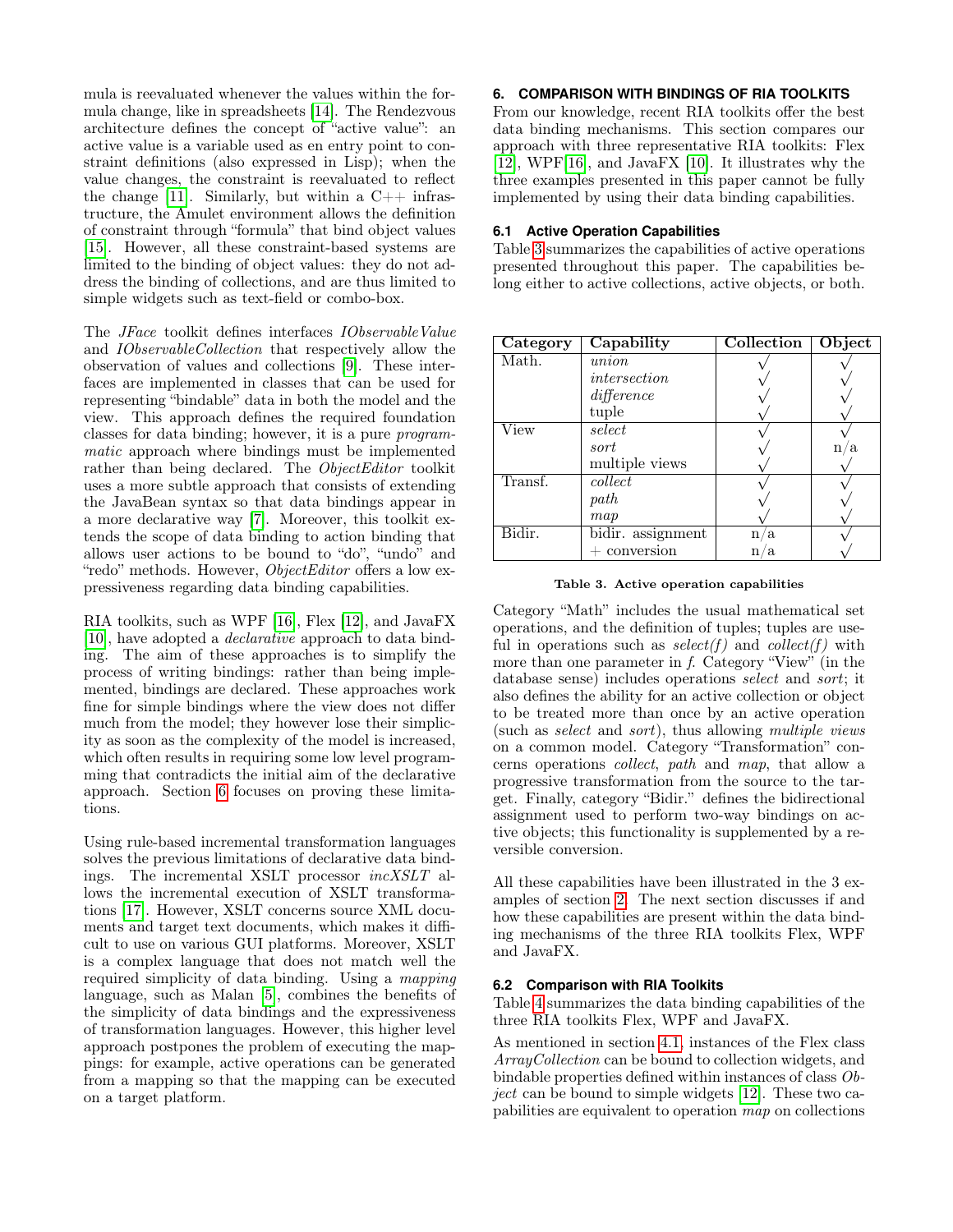|          | Flex   |      | $\operatorname{\mathrm{WPF}}$ |      | JavaFX             |      |
|----------|--------|------|-------------------------------|------|--------------------|------|
|          | Coll.  | Obj. | Coll.                         | Obj. | Coll.              | Obj. |
| Math op. |        |      |                               |      |                    |      |
| select   |        |      |                               |      |                    |      |
| sort     |        | n/a  |                               | n/a  |                    | n    |
| m. views |        |      |                               |      |                    |      |
| collect  |        |      |                               |      |                    |      |
| path     |        |      |                               |      |                    |      |
| map      |        |      |                               |      |                    |      |
| assign.  | n/a    |      | a<br>n                        |      | $n_{\iota}$<br>Ιa. |      |
| conv.    | a<br>n |      | a.<br>n                       |      | n<br>a.            |      |

<span id="page-8-0"></span>Table 4. binding capabilities of RIA toolkits

and on objects. Bidirectional assignment is possible through property binding, but without conversion. A path can be specified when binding two properties; however, paths cannot be defined on collections. It is also possible to define a "transformation function" within a property binding, which is analogous to operation collect for a single object. All the other capabilities are not available with Flex. Operations select and sort exist on class ArrayCollection, but they do not return new collections: they rather modify the source model directly; this does not separate well the model from the GUI. Moreover, these operations cannot use "active" parameters (for example, through tuples).

WPF offers richer binding capabilities than Flex [\[16\]](#page-9-11). Operations select and sort return new bindable collections, and thus allow the definition of multiple views; bidirectional conversion is also possible. However, math operations and transform operations collect and path remain undefined for collections.

JavaFX has adopted a radically different strategy for defining bindings: rather that proposing a bunch of binding artifacts, such as with Flex or WPF, JavaFX introduces new language keywords dedicated to the definition of bindings [\[10\]](#page-9-12). Consequently, JavaFX bindings are clearer than that of Flex or WPF since they are based on very few constructs, while Flex and WPF bindings use many different artifacts that often require low level ad hoc programming. However, as table [4](#page-8-0) illustrates, important features are unavailable in JavaFX thus making it not as expressive as expected.

### **6.3 Implementing the Examples using RIA Toolkits**

Regarding example 1, Flex data binding cannot be used to bind XML documents to the tree widget since this requires union operations. The example could be built by coding a specific data provider that implements Flex interface ITreeDataDescriptor. This practice is similar to the implementation of Swing models, and thus does not respect the initial philosophy of binding. Filtering contacts in example 2 is impossible with Flex binding: this requires the programming of an ad hoc code that recomputes the filtering whenever the user changes the filtering text. Moreover, sorting and filtering the contacts must be specified by altering the code of the model: the design of the GUI thus impacts the source model, which contradicts the fact that binding clearly separates the model and its GUIs. Finally, example 3 cannot be implemented by using Flex binding. This is due to the free-time slots objects that are not present in the source model, and thus cannot be bound to griditems.

As with Flex, example 1 cannot be implemented using WPF binding due to the lack of operation union. Example 2 is easier to implement than with Flex due to WPF view capabilities; however, the active filtering of contacts again requires the development of ad hoc code. But most of all, implementing example 2 with WPF requires a bunch of data binding artifacts: "bidirectional converters" must be programmed by implementing interface *IValueConverter*; "data templates" must be defined with the XAML document<sup>[5](#page-8-1)</sup> for implementing functions that define the text of the tree items; and "observable collection" must specify the filtering and sorting of contacts in a programmatic way. The developer thus needs to juggle with multiple artifacts, and with both programmatic and declarative paradigms. Example 3 cannot reap benefit from WPF binding and must be implemented from scratch.

Due to the lack of view capabilities, examples 1 and 2 cannot be implemented using JavaFX binding. As with Flex and WPF binding, example 3 is not feasible with JavaFX.

### **6.4 Discussion**

Data binding of RIA toolkits are simple to use for simple bindings. Their binding mechanisms remain sufficient as long as the source models do not differ much from the target models. Moreover, these mechanisms allow binding to existing relational databases and/or XML documents directly, thus making them attractive in an enterprise context. In counter part, the offered binding capabilities become insufficient to address various and/or complex problems. These toolkits often require multiple artifact juggling that alter the initial simplicity of the declarative approach. Moreover, each RIA toolkit proposes its own data binding mechanism. Consequently, a binding written in WPF cannot always be translated to a Flex or JavaFX binding: they are all platform dependent and do not share a common model.

The use of active operations for specifying and implementing data binding removes such limitations. A single DSL is used for specifying the bindings, and translating them before being implemented; it is thus platform-independent. The resulting implementation performances are good for the initial construction of operation results, and very good for updating these results. In counter part, active operations have to be implemented through a dedicated compiler; however, RIA toolkits also require some hidden code generation

<span id="page-8-1"></span><sup>5</sup>XAML is the XML dialect used by WPF to specified user interfaces.